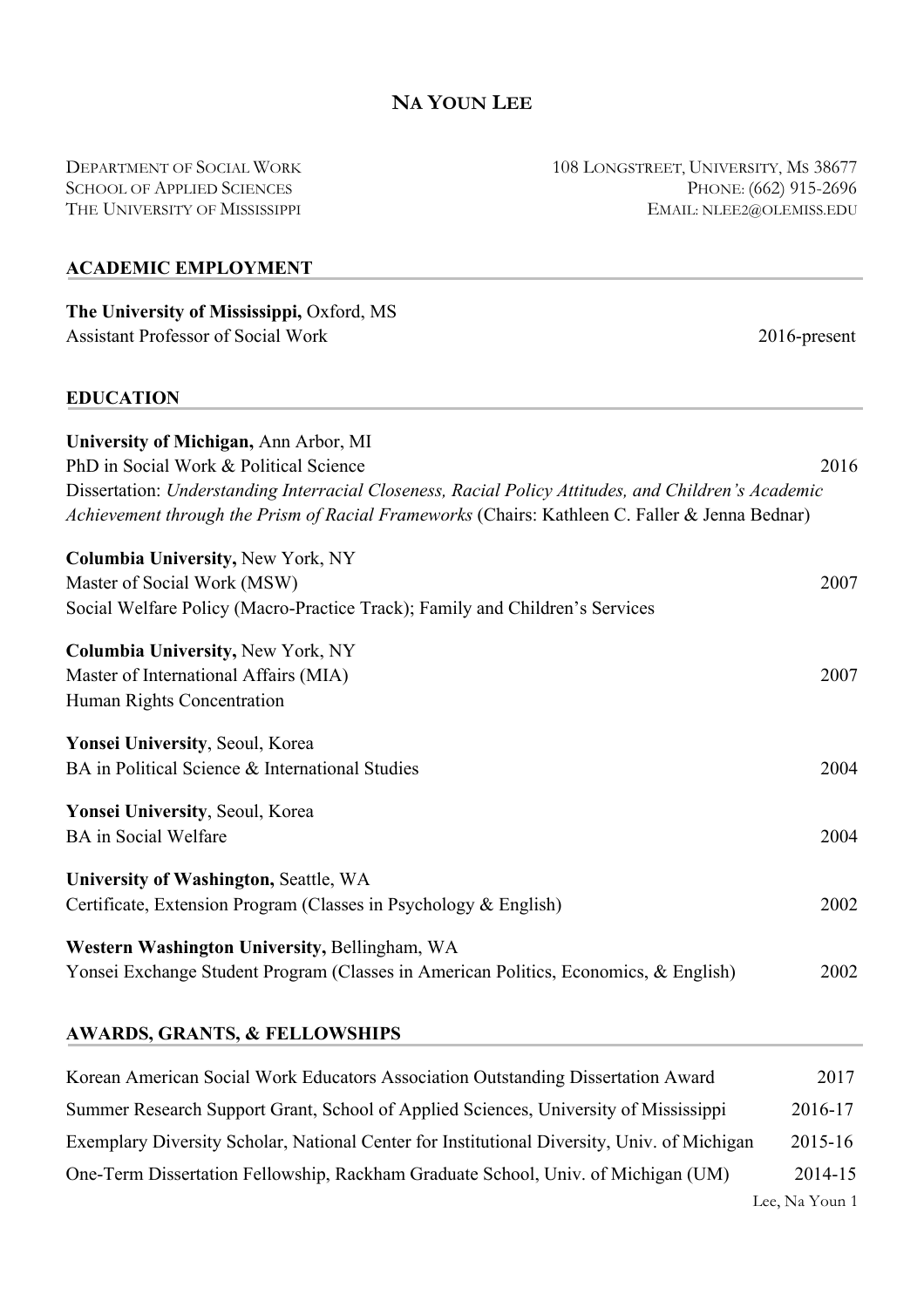| Doctoral Scholarship for Underrepresented Students, School of Social Work (SSW), UM      |               |
|------------------------------------------------------------------------------------------|---------------|
| Doctoral Fellowship, Asian and Pacific Islanders Social Work Educators Association       | 2014-15       |
| Thesis Grant, Department of Political Science, UM                                        | 2013-14       |
| Inter-university Consortium for Political & Social Research Training Grant, SSW, UM      | 2013-14       |
| W.K. Kellogg Foundation Fellowship in Children and Families, SSW, UM                     | 2012-13       |
| SeAH-Haiam Arts and Sciences Scholarship, Nam Center for Korean Studies, UM              | 2011-12       |
| Graduate Fellow, Nam Center for Korean Studies, UM                                       | 2011-12       |
| Summer Training Award, Institute for Social Research & Rackham Graduate School, UM       | 2010-11       |
| Student Group Support, Conversations Across Social Disciplines, Rackham Graduate School  | 2010-11       |
| Individual Fellowship, International Institute, UM                                       | 2009-10       |
| Research Fellowship, Nam Center for Korean Studies, UM                                   | 2009-10       |
| Social Work-Social Science Summer Funding Award, SSW, UM<br>2008, 2009, 2011, 2012, 2014 |               |
| Joint Doctoral Fellowship, SSW, UM                                                       | 2007-08, 2013 |
| Program Assistant Fellowship, School of International and Public Affairs, Columbia Univ. | 2006-07       |
| Panasonic Scholarship, Extension Program, University of Washington                       | 2002          |
| Social Science Scholarship for Dean's Honors List, Yonsei University                     | 2000-02       |

# **TRAVEL GRANTS**

| The Office of Research and Sponsored Programs (ORSP), The University of Mississippi | 2016-18     |
|-------------------------------------------------------------------------------------|-------------|
| Travel Support, Department of Social Work, The University of Mississippi            | 2016-18     |
| Annual Meeting Travel Grant, American Political Science Association                 | 2015        |
| Annual Conference Graduate Student Travel Grant, Association for Asian Studies      | 2015        |
| Graduate Student Conference Travel Grant, Department of Political Science, UM       | 2014-16     |
| Social Work Dean's Fund Travel Grant, SSW, UM                                       | $2011 - 16$ |
| Rackham Conference Travel Grant, UM                                                 | 2010-17     |

# **PUBLICATIONS**

#### **PEER-REVIEWED JOURNALS**

- Hong, J.S., Merrin, G.J., Peguero, A.A., Gonzalez-Prendes, A.A., & **Lee, N.Y.** (2016). Exploring the social-ecological determinants of physical fighting in U.S. schools: What about youth in immigrant families? *Child & Youth Care Forum, 45* (2), 279-299.
- Hong, J. S., Peguero, A. A., Choi, S., Lanesskog, D., Espelage, D. L., & **Lee, N.Y.** (2014). Social ecology of bullying and peer victimization of Latino and Asian youth in the United States: A review of the literature. *Journal of School Violence, 13* (3), 315-338.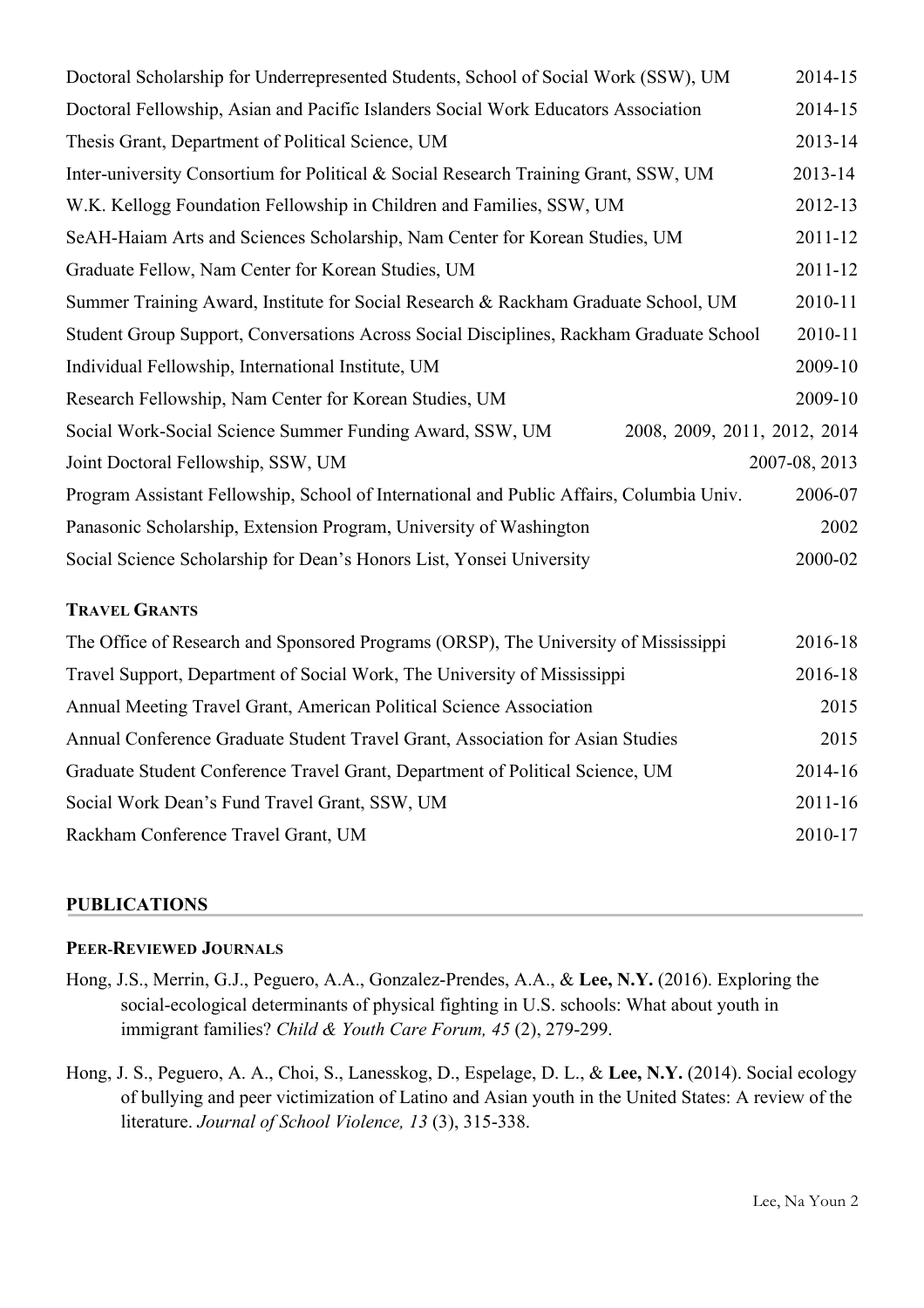- Hong, J. S., Lee, C.H., **Lee, N.Y.\*,** Lee, J., & Garbarino, J. (2013). A review of bullying prevention and intervention in South Korean schools: An application of the social-ecological framework. *Child Psychiatry & Human Development, 45* (4), 433-442. (\*Co-third authorship with Jungup Lee)
- Hong, J.S., **Lee, N.Y.**, Park, H.J., & Faller, K.C. (2011). Child maltreatment in South Korea: An ecological systems analysis. *Children and Youth Services Review*, 33, 1058-1066.
- Hong, J.S., **Lee, N.Y.**, Grogan-Kaylor, A., & Huang, H. (2011). Alcohol and tobacco use among South Korean adolescents: An ecological review of the literature. *Children and Youth Services Review*, 33, 1120-1126.
- **Lee, N.Y.** (2010). A comparative analysis of child poverty: Child welfare in advanced western countries. *Michigan Journal of Social Work and Social Welfare,* Inaugural Issue, 15-29.

# **BOOK CHAPTERS**

Hong, J.S., Kim, Y.S., **Lee, N.Y.**, & Ha, J.W. (2013). Understanding social welfare in South Korea. In S. Furuto (Ed.). *Social Welfare in East Asia and the Pacific.* New York, NY: Columbia University Press.

### **MANUSCRIPTS UNDER REVIEW**

- Lee, N. (Under Review). Adult perceptions, children's psychological state, and academic achievement: An exploratory study of the racial and ethnic differences in the relationship. *Journal of School Psychology.*
- Krings, A., Fusaro, V., **Lee, N.Y.**, & Nicoll, K. (R&R). Beyond "I'm just a bill": Power, politics, and social policy education. *Journal of Social Work Education*.
- Fisher, A., Crutchfield, J., Burlaka, V., Kim, Y., **Lee, N.,** & Churakova, I. (Under Review). An ecological approach to social work student success.
- Kim, B., Park, S., Kwon, E., Kim, S., **& Lee, N.** (Under Review). Medicaid, multiple chronic conditions, and trajectories of out-of-pocket spending in the last years of life.

#### **MANUSCRIPTS IN PREPARATION**

- Fisher, A., Lee, N., & Lefmann, D. Promoting political efficacy in social work students and innovative approaches.
- Shin, J.H., **Lee, N.Y.**, & Hong, J.S. Inter-parental conflict and parenting behavior of ethnically diverse mothers in South Korea: The moderating influence of social support.
- **Lee, N.Y.** Parenting practices and perceptions of child maltreatment in Korean American families (2012 Summer Pilot in Seattle, WA).
- **Lee, N.Y.**, Hong, J.S., & Grinnell-Davis, C. The impact of child, mother, and neighborhood factors on the use of corporal punishment: A longitudinal repeated measures analysis.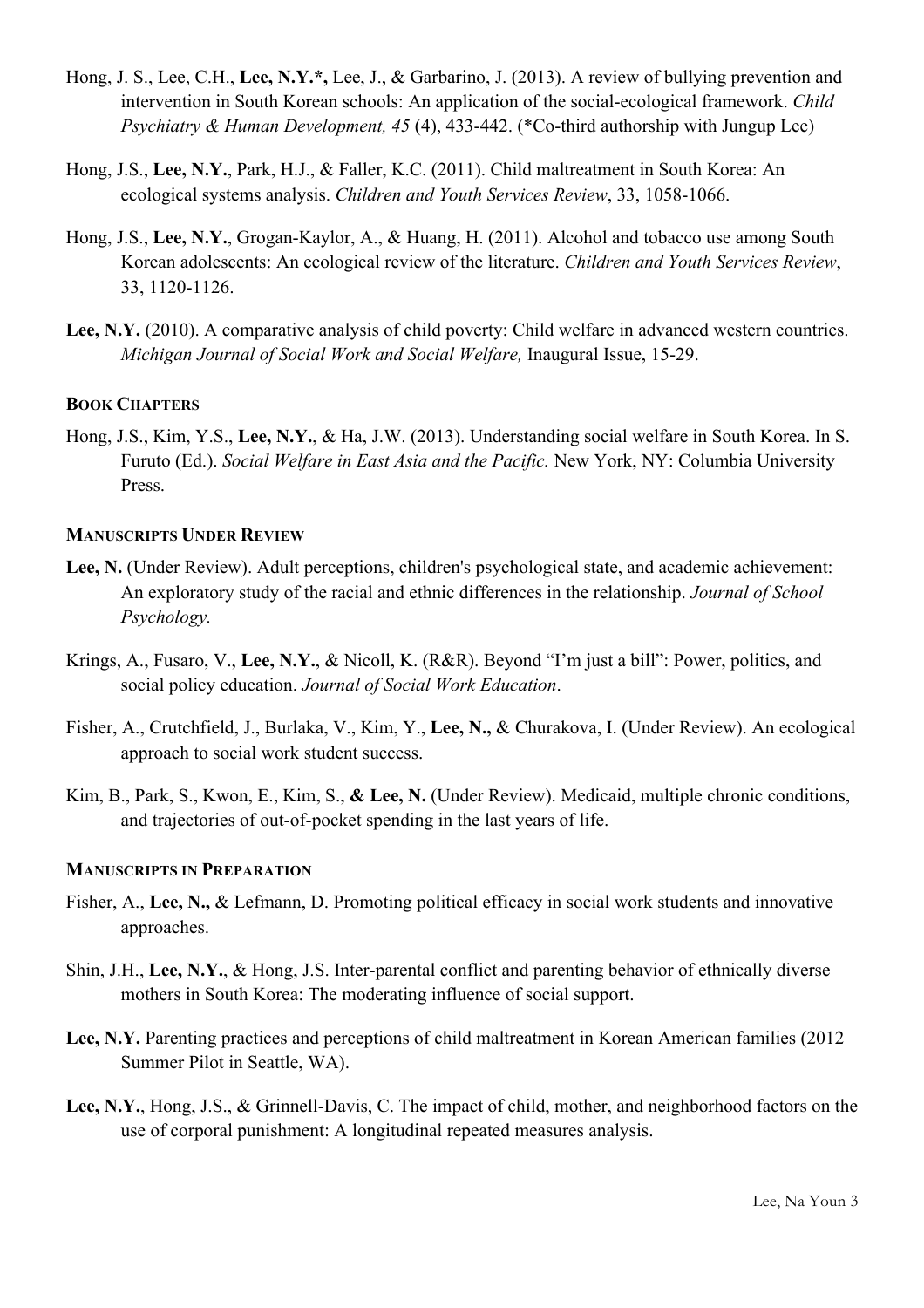- Hong, J.S. & **Lee, N.Y.** Bi-ethnic children's experience of bullying and peer victimization in South Korean schools.
- **Lee, N.Y.** Perspectives from South Korean child welfare experts on child maltreatment: Preliminary findings from a pilot study (2010 Summer Pilot in Seoul, South Korea).
- **Lee, N.Y.** & Grinnell-Davis, C. Could class action lawsuits improve child well-being?

Saunders, D. & **Lee, N.Y.** Human rights framework in domestic violence cases: A cross-national study.

#### **PRESENTATIONS**

#### **PEER-REVIEWED CONFERENCES**

- Kwon, E., Kim, B.R., Park, S., **Lee, N.Y.**, & Kim, S. *Out-of-pocket financial burden for middle-aged adults: Impact of distinct patterns of multi-morbidity and health insurance.* Poster presentation at the 22<sup>nd</sup> Annual Conference of the Society for Social Work and Research (SSWR), Washington, DC, January 2018.
- Fisher, A., **Lee, N.Y.,** & Lefmann, D. *Promoting political efficacy in social work students: Sharing innovative approaches.* Panel presentation at the 63<sup>rd</sup> Annual Program Meeting of the Council on Social Work Education (CSWE), Dallas, TX, October 2017.
- **Lee, N.Y.** *Racial triangulation, interracial closeness, and racial policy attitudes.* Oral paper presentation at the 113<sup>th</sup> Annual Meeting of the American Political Science Association (APSA), San Francisco, CA, September 2017.
- **Lee, N.Y.** *Stereotype promise?: Testing theories on the academic achievement of Asian youth vis-à-vis other racial groups.* Oral paper presentation at the 21<sup>st</sup> Annual Conference of the Society for Social Work and Research (SSWR), New Orleans, LA, January 2017.
- **Lee, N.Y.,** Lee, F., Shim, J., & Villarreal Sosa, L. *Collaborative and culturally relevant practice in health care, schools, and international social work.* Panel presentation at the 62<sup>nd</sup> Annual Program Meeting of the Council on Social Work Education (CSWE), Atlanta, GA, November 2016.
- **Lee, N.Y.**, Shim, J., & Kwon, E. *The Asian-American difference?: Parental expectations, self-efficacy, and adolescent educational and psychological outcomes.* Poster presentation at the 20<sup>th</sup> Annual Conference of the Society for Social Work and Research (SSWR), Washington, DC, January 2016.
- Shim, J., **Lee, N.Y.**, & Villarreal Sosa, L. *International social work programs in the U.S.* Poster presentation at the 20<sup>th</sup> Annual Conference of the Society for Social Work and Research (SSWR), Washington, DC, January 2016.
- Krings, A., Nicoll, K., **Lee, N.Y.**, & Fusaro, V. *The intersection of political science theory and social work policy curriculum.* Panel presentation at the 61<sup>st</sup> Annual Program Meeting of the Council on Social Work Education (CSWE), Denver, CO, October 2015.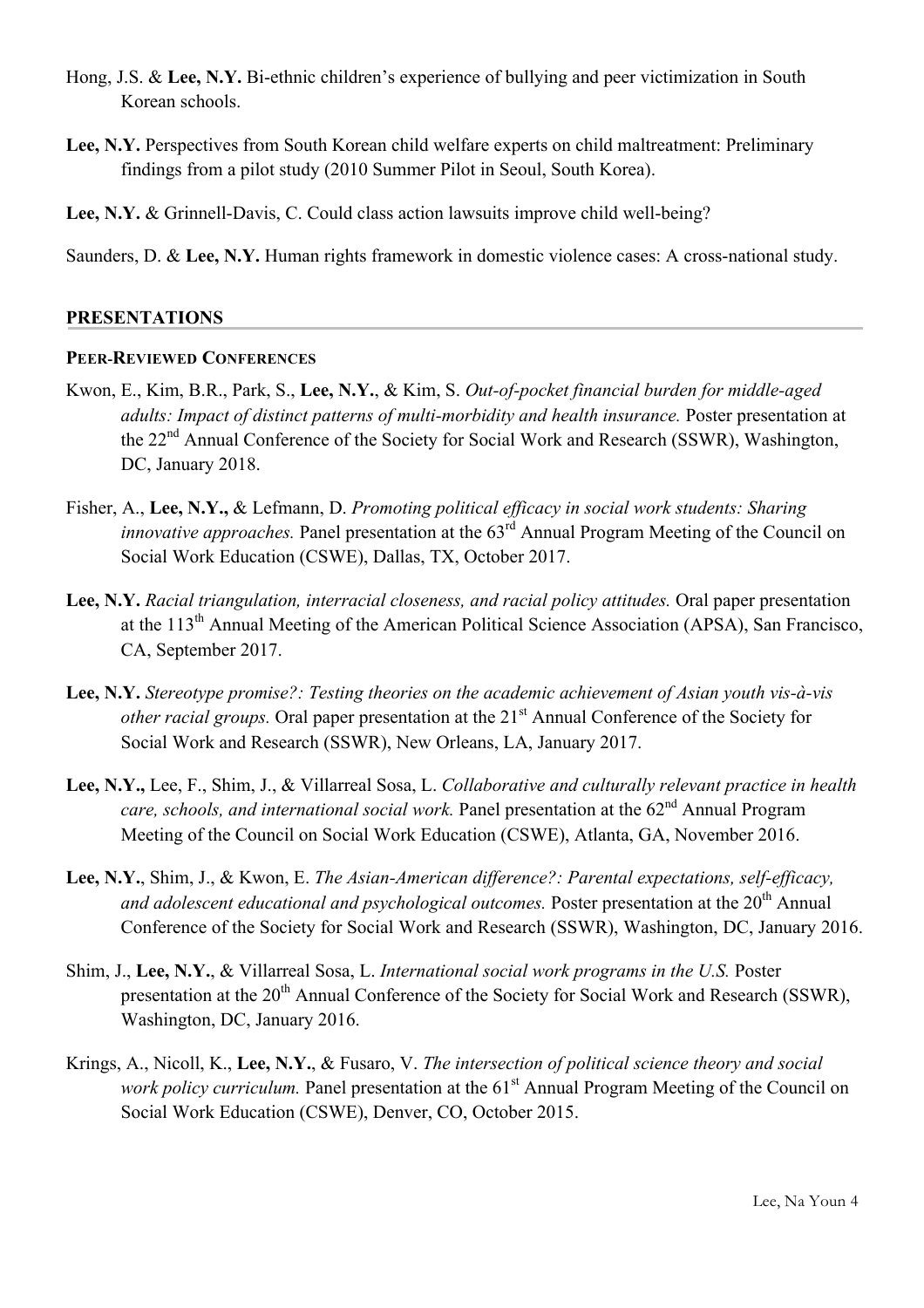- Shim, J., **Lee, N.Y.**, & Villarreal Sosa, L. *Assessing international social work programs in the U.S.* Oral paper presentation at the 61<sup>st</sup> Annual Program Meeting of the Council on Social Work Education (CSWE), Denver, CO, October 2015.
- **Lee, N.Y.** *Psychological distance of Asians toward other minorities vis-à-vis whites.* Oral paper presentation at the 111<sup>th</sup> Annual Meeting of the American Political Science Association (APSA), San Francisco, CA, September 2015.
- Shim, J. & **Lee, N.Y.** *Family policy and maternal health: Evidence from OECD countries.* Oral paper presentation at the 31<sup>st</sup> International Congress on Occupational Health (ICOH), Seoul, South Korea, May/June 2015.
- **Lee, N.Y.** *Where do Asian Americans stand in U.S. race relations?: Psychological borders within and across race and implications for the politics of "belonging."* Oral paper presentation at the Annual Meeting of the Association for Asian American Studies (AAAS), Evanston, IL, April 2015.
- **Lee, N.Y.** *The effects of racial frameworks on the pan-ethnic identity, race relations, and family wellbeing of Asians in the U.S.* Oral paper presentation at the 2015 Annual Conference of the Association for Asian Studies (AAS), Chicago, IL, March 2015.
- **Lee, N.Y.** *Model minority internalization, racial identity, and perceived race relations of Asian Americans.* Oral paper presentation at the 19<sup>th</sup> Annual Conference of the Society for Social Work and Research (SSWR), New Orleans, LA, January 2015.
- **Lee, N.Y.** *Making visible the invisible minority: How racial frameworks affect Asian American racial identity, political participation, and family well-being.* One of two dissertations accepted and presented at the annual meeting for the Asian and Pacific Islanders Social Work Education Association at the 60<sup>th</sup> Annual Program Meeting of the Council on Social Work Education (CSWE), Tampa, FL, October 2014.
- **Lee, N.Y.** *The model minority stereotype, pan-ethnic racial identity, and political participation of Asian Americans: The potential influence of the digital revolution.* Oral paper presentation at the 110<sup>th</sup> Annual Meeting of the American Political Science Association (APSA), Washington, DC, August 2014.
- **Lee, N.Y.** *Exploring the relationships among racial frameworks, pan-ethnic racial identity, and political participation of Asian Americans: "Modeling" the model minority and perpetual foreigner stereotypes.* Oral paper presentation at the 72<sup>nd</sup> Annual Conference of the Midwest Political Science Association (MPSA), Chicago, IL, April 2014.
- **Lee, N.Y.** *Children of "tiger moms and dads": Parenting and adolescent well-being in Asian-American immigrant families.* Poster presentation at the 17<sup>th</sup> Annual Conference of the Society for Social Work and Research (SSWR), San Diego, CA, January 2013.
- **Lee, N.Y.** & Grinnell-Davis, C. *Could class action lawsuits improve both policy and child well-being outcomes*? Poster presentation at the 58<sup>th</sup> Annual Program Meeting of the Council on Social Work Education (CSWE), Washington, DC, November 2012.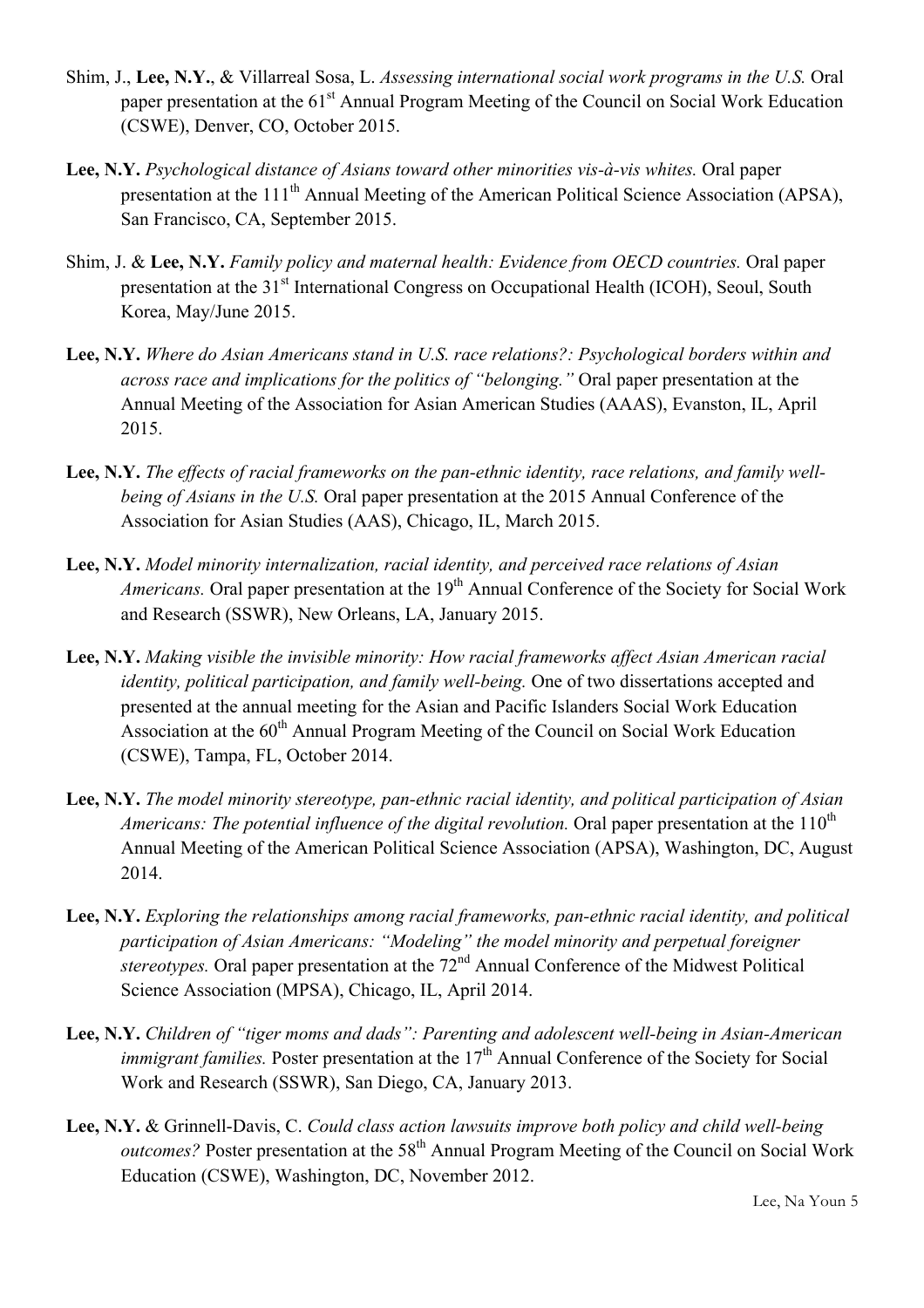- Grinnell-Davis, C. & **Lee, N.Y.** *Could class action lawsuits improve child well-being?* Poster presentation at the Rackham Graduate School Centennial Research Symposium, Ann Arbor, MI, February 2012.
- **Lee, N.Y.**, Hong, J.S., & Grinnell-Davis, C. *The impact of child, mother, and neighborhood factors on the use of corporal punishment: A longitudinal repeated measures analysis.* Poster presentation at the 16<sup>th</sup> Annual Conference of the Society for Social Work and Research (SSWR), Washington, DC, January 2012.
- Grinnell-Davis, C. & **Lee, N.Y.** *The impact of religion and spirituality on mental health outcomes in a child protective services sample of preteens and adolescents.* Poster presentation at the University of Michigan Health Systems and the School of Social Work Research Symposium, Ann Arbor, MI, October 2011.
- **Lee, N.Y.**, Hong, J.S., & Grinnell-Davis, C. *The impact of child, mother, and neighborhood factors on the use of corporal punishment: A longitudinal repeated measures analysis.* Poster presentation at the University of Michigan Health Systems and the School of Social Work Research Symposium, Ann Arbor, MI, October 2011.
- **Lee, N.Y.** *Pre-dissertation pilot research: Perspectives from South Korean child welfare experts on child maltreatment*. Oral paper presentation at the 9<sup>th</sup> Annual Hawaii International Conference on Arts and Humanities, Honolulu, HI, January 2011.
- **Lee, N.Y.** *Perspectives from South Korean child welfare experts on child maltreatment: Preliminary findings from a pilot study.* Oral paper presentation at the 59<sup>th</sup> Annual Meeting of the Midwest Conference on Asian Affairs, Columbus, OH, October 2010.

# **OTHER PRESENTATIONS & RESEARCH PUBLICITY**

- **Lee, N.Y.,** Lefmann, D., & Fisher, A. *Political efficacy in the South.* Panel presentation at The Radical South: Expanding Southern History and Identity Series, Center for the Study of Southern Culture & The Sarah Isom Center for Women and Gender Studies, The University of Mississippi, Oxford, MS, April 2017.
- Krings, A., Fusaro, V., **Lee, N.Y.**, & Nicoll, K. (2017, March 3). Power, politics, and social work. In Jonathan Singer (host), *The Social Work Podcast* (http://socialworkpodcast.blogspot.com/). Chicago, IL.
- **Lee, N.Y.** & Grinnell-Davis, C. *A study of ASFA and its role in child welfare frameworks.* Paper presented at the Shifting Boundaries of Childhood Seminar: Implications for Social Work Policy and Practice, Ann Arbor, MI, March 2010.

# **PEER-REVIEWED CONFERENCE PROPOSALS UNDER REVIEW**

**Lee, N.Y**. *Racial frameworks, the formation of Asian American pan-ethnic identity, and policy attitudes.*  Panel presentation at the 38<sup>th</sup> Annual Conference of the Association for Asian American Studies (AAAS), San Francisco, CA, March 2018.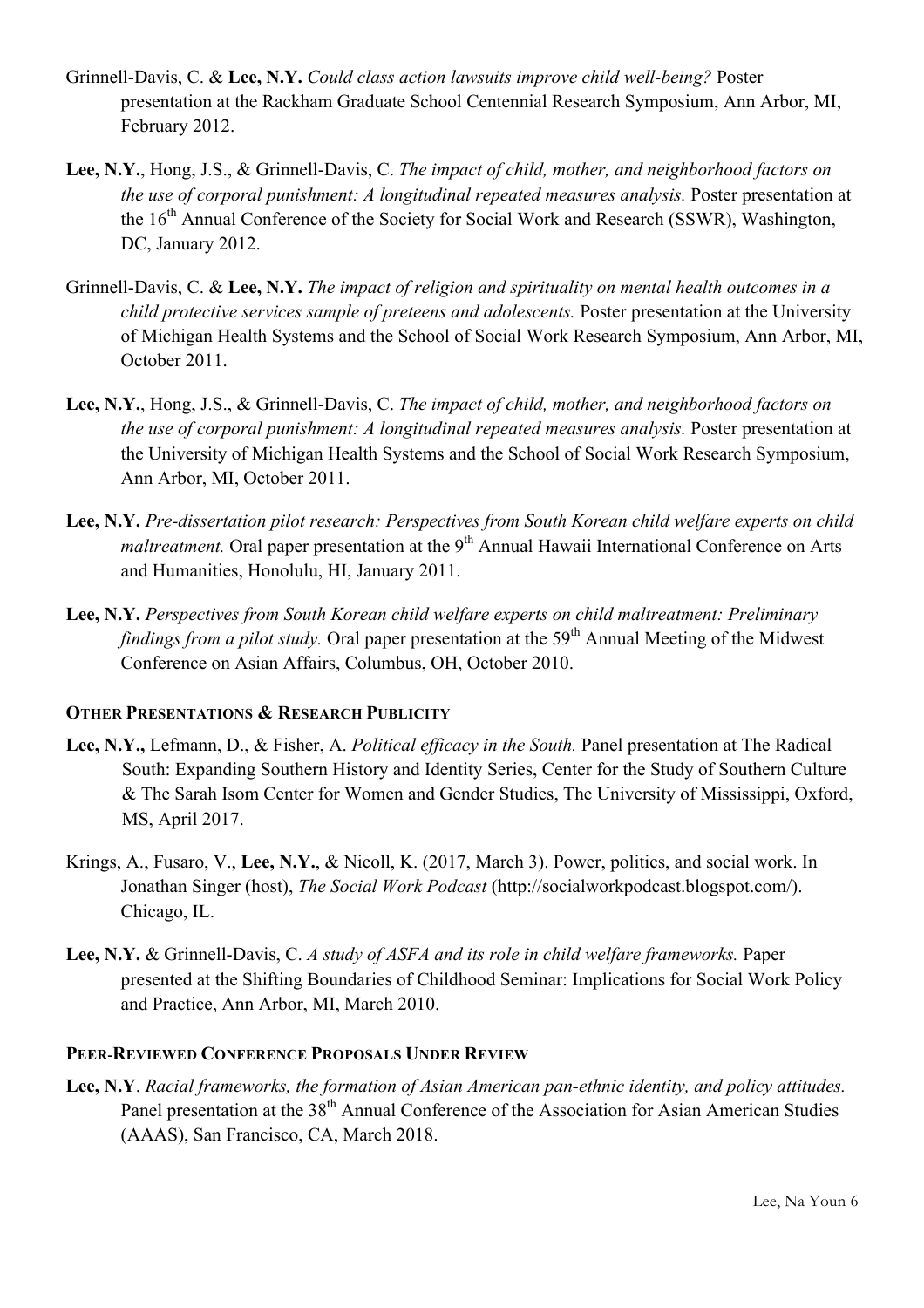Burlaka, V., Fisher, A., Crutchfield, J., **Lee, N.Y.,** Kim, Y., & Churakova, I. *Examining the correlates of wellbeing and success among future helping professionals: Research on Mississippi Student Success.* Educational workshop presentation at the NASW Mississippi Chapter Annual Social Work Conference, Biloxi, MS, March 2018.

### **SERVICE**

### **UNIVERSITY SERVICE: THE UNIVERSITY OF MISSISSIPPI**

Faculty Affiliate, Ole Miss Korean Student Association (2016-present) Member, Welcome Table Initiative, William Winter Institute for Racial Reconciliation (2017-present)

### **DEPARTMENT SERVICE: SOCIAL WORK**

Member, PhD Faculty Committee, Department of Social Work (2016-present) Member, BSW Faculty Committee, Dept. of Social Work (2017-present) Member, Diversity Committee, Dept. of Social Work (2017-present) Affiliated Faculty, Mississippi Student Success Lab, Dept. of Social Work (2017-present) Faculty Advisor, Student Social Workers Organization (Oxford Campus) (2017-present)

Member, MSW Faculty Committee, Dept. of Social Work (2016-2017) Member, BSW Faculty Curriculum Sub-Committee (SW Policy), Dept. of Social Work (2016-2017)

#### **SERVICE TO THE DISCIPLINE**

Member, Asian and Pacific Islanders Social Work Education Association (APISWEA), CSWE (2014 present) Diversity Scholar, National Center for Institutional Diversity, University of Michigan (2015-present) Member, Health Care Policies and Health Outcomes Research Workshop, Inter-University Collaboration (2017-present) Member, Korean Social Work Scholars in the U.S., Inter-University Research Collaboration (2017 present) Member, Asian Pacific American Caucus (APAC), APSA (2017-present) Member, Korean American Social Work Educators Association (KASWEA), CSWE (2017-present)

Manuscript Reviewer, *Journal of School Violence* (2017) Manuscript Reviewer, *Journal of Child and Family Studies* (2017) Proposal Reviewer, Council on Social Work Education (Asian Amer. & Pacific Islanders Track, 2017) Proposal Reviewer, Council on Social Work Education (Cultural Competence Track, 2017)

#### **RESEARCH EXPERIENCE**

#### **RESEARCH INTERESTS**

Racial stratification, stereotypes, attitudes, identity, and race relations; child wellbeing, family and peer dynamics in immigrant households; Asian Americans; quantitative methods

#### **CO-INVESTIGATOR**

Mississippi Student Success Survey, Oxford, MS (2017-present)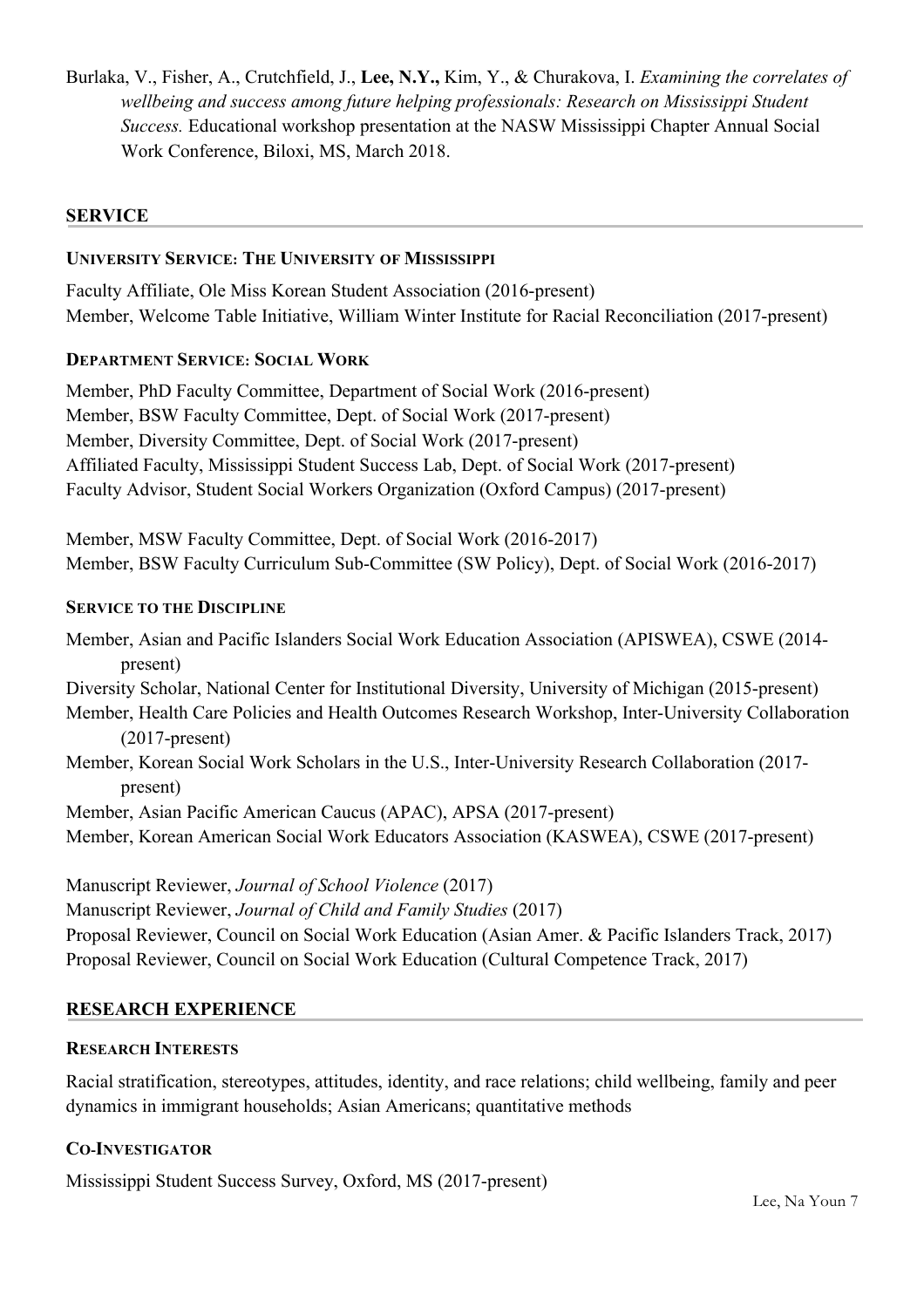Mississippi Mothers and Children Survey, Vardaman, MS (2017-present)

### **PRINCIPAL INVESTIGATOR**

Pilot Research: Parenting Practices and Perceptions of Child Maltreatment in Korean American Families (*Advisor: Dr. Kathleen Faller*), Seattle, WA (7/2012-8/2012)

Pilot Research: Perspectives from South Korean Child Welfare Experts on the Definition of Child Abuse and the Sociocultural Challenges to Ending Corporal Punishment (*Advisor: Dr. Kathleen Faller*), Seoul, Korea (5/2010-7/2010)

### **RESEARCH ASSISTANT**

Domestic Violence and Human Rights (*PI: Dr. Daniel Saunders*), UNIVERSITY OF MICHIGAN, School of Social Work, Ann Arbor, MI (9/2008-5/2010)

State Child Welfare Law Project (*PI: Dr. Jane Waldfogel*), COLUMBIA UNIVERSITY, School of Social Work, New York, NY (7/2006-5/2007)

Short-Term Research Assistant (*PI: Officer Kae Ishikawa*), UNITED NATIONS POPULATION FUND (UNFPA), Resource Mobilization Branch, New York, NY (10/2006-11/2006)

# **TEACHING & MENTORING**

### **LEAD INSTRUCTOR**

SW 316: Social Welfare Policy I, THE UNIVERSITY OF MISSISSIPPI, Dept. of Social Work (1/2017- 5/2017; 9/2017-12/2017)

SW 417: Social Welfare Policy II, THE UNIVERSITY OF MISSISSIPPI, Dept. of Social Work (1/2017- 5/2017; 6/2017-7/2017)

SW 530: Intro to Social Welfare Policies and Services, UNIVERSITY OF MICHIGAN, School of Social Work (9/2012-12/2012)

# **GRADUATE STUDENT INSTRUCTOR**

POLSCI 140: Intro to Comparative Politics (*Prof. Ronald Inglehart*), UNIVERSITY OF MICHIGAN, Department of Political Science (9/2009-12/2009; 1/2010-5/2010)

#### **MENTORSHIP**

Research Assistants  *Andrea Hannaford (University of Mississippi) Claudia Lopez (University of Mississippi) Ben Salvador (University of Mississippi)*  Students (General Advising, Recommendation Letters) *Megan Daniels (University of Mississippi) Timeshia Green (University of Mississippi) Catherine Haltom (University of Mississippi) Olivia Weeks (University of Mississippi)*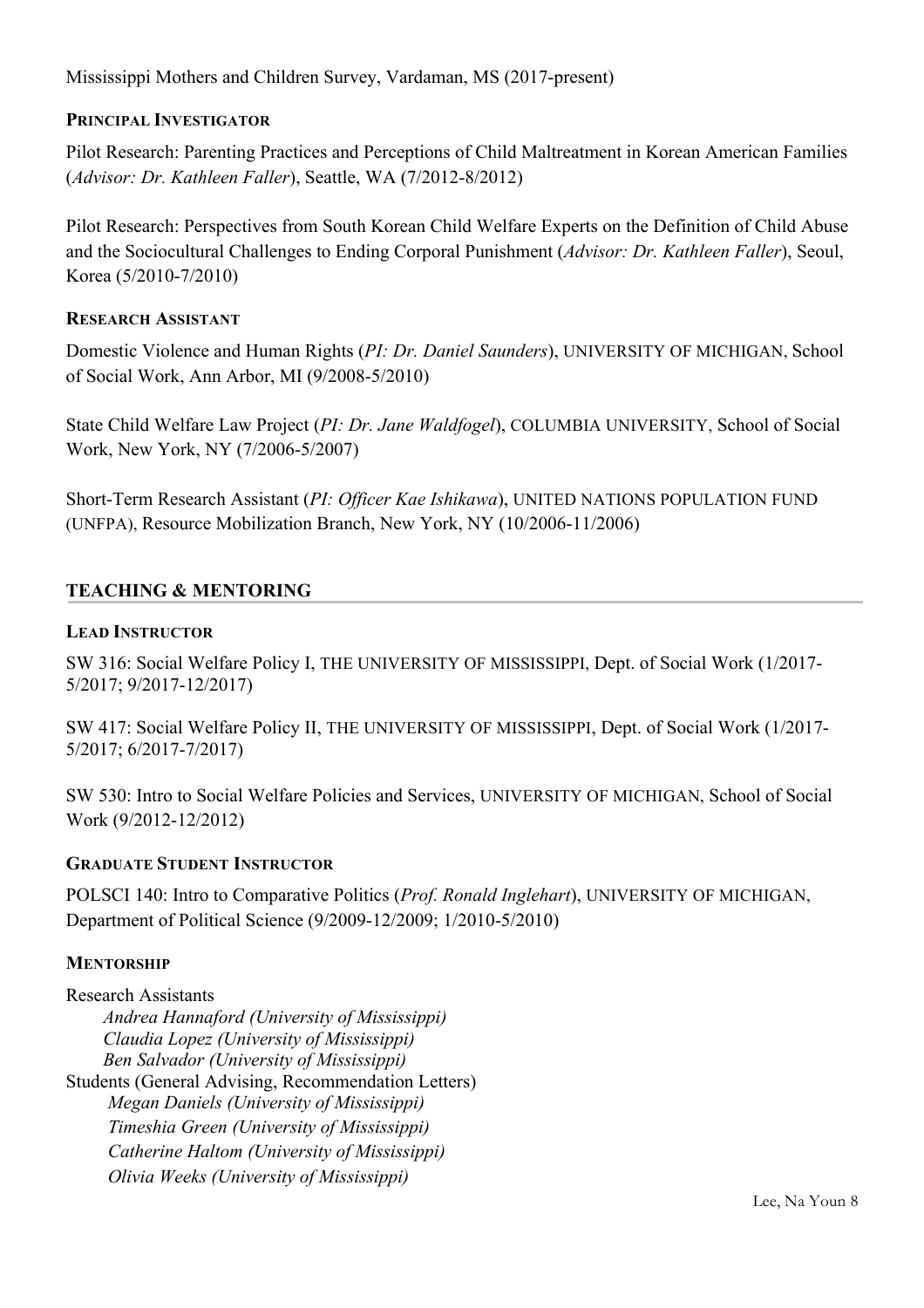*Glenne Fucci (University of Michigan) Stacy Kim (University of Michigan) William Li (University of Michigan) Peter Nolan (University of Michigan) Kelly Vargas (University of Michigan) Meredith Westerlund (University of Michigan) Charles Zhou (University of Michigan)*

Political Science Undergraduate Advisor, UNIVERSITY OF MICHIGAN, Department of Political Science (9/2010-5/2011, 9/2011-5/2012)

General advising for undergraduate students; assisted with exploration/declaration of the Political Science major/minor; supervised students on course planning, research opportunities, internship credits, Michigan in Washington Program (DC government internship program), honors program; approved transfer/study abroad credits; filed concentration releases for graduating seniors; attended mentorship training sessions and meetings

# **OTHER PROFESSIONAL EXPERIENCE**

**THE NATIONAL ASSEMBLY,** Intern, Office of Congresswoman H.S. Jang, Committee on Health and Welfare, Seoul, Korea (6/2005-8/2005)

Assisted with public hearings on bill amendments to expand pension benefits to the disabled  $\&$ national health care coverage for low-income individuals; researched and coordinated projects focusing on the effectiveness of governmental policies on child abuse and neglect in preparation for the Parliamentary Inspection of the Administration; attended and wrote summary reports on the Health and Welfare Committee meetings

**INSTITUTE FOR COMMUNITY LIVING IN BROOKLYN,** Intern, Brooklyn Parent Resource Center & Highland Park Center, Brooklyn, NY (9/2004-5/2005)

Provided individual & family therapy to low-income clients with mental illness; intakes, case referrals, and case management service; developed & organized after-school programs for children ages 8-15

**ASAN MEDICAL CENTER,** Intern, Organ Transplant Center, Social Service Team, Seoul, Korea (1/2004- 2/2004)

Assisted with case counseling for organ donors and recipients; supervised high school volunteers

**EWHA UNIV. SONGSAN COMMUNITY WELFARE HALL,** Intern, Community Welfare Team, Seoul, Korea (7/2003-8/2003)

Worked with low-income families & children in the Songsan district; after-school program planner; community welfare center assistant to single-parent families, abused children and their parents, & poor families

#### **ADDITIONAL RESEARCH TRAINING**

#### **INTER-UNIVERSITY CONSORTIUM FOR POLITICAL AND SOCIAL RESEARCH**, University of Michigan

Structural Equation Models with Latent Variables (2014) Measurement, Scaling, and Dimensional Analysis (2014)